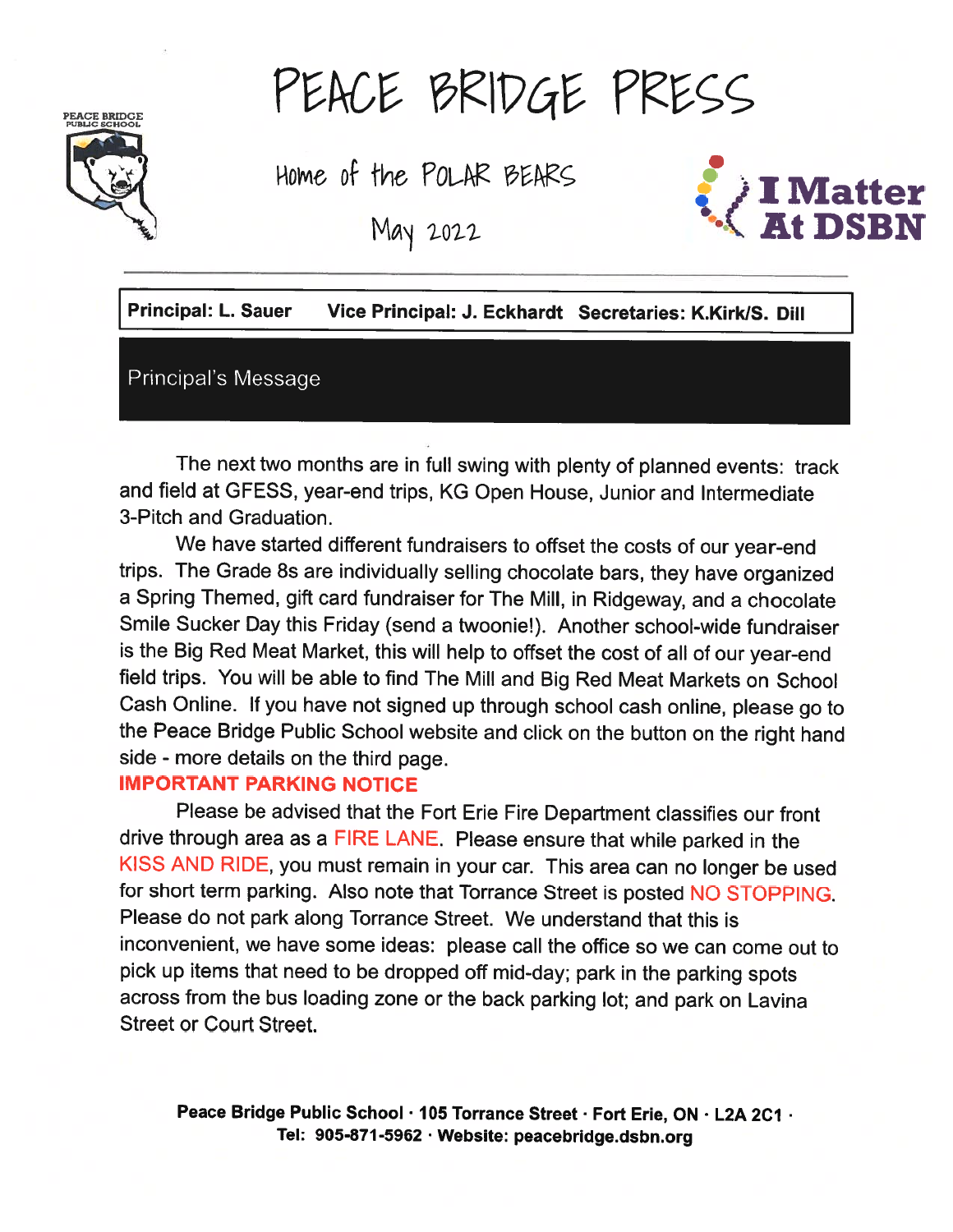# Upcoming Events

#### **May**

- 2 Vaccinations HPV Gr.7/8
- <sup>6</sup> Happy Chocolate Smiles Day; Spirit Day! Country Plaid Day!
- <sup>11</sup> Grade 5, <sup>¾</sup> and <sup>7</sup> Year-End Trip
- 12 Kindergarten Open House, call for <sup>a</sup> time slot
- 13 Sub Day
- <sup>16</sup> Track and Field @ GFESS
- <sup>17</sup> Track and Field (rain date)
- 20 Hat Day! (Primary) Anything but a backpack (JR/INT)
- 20 Pizza Day
- 23 Holiday No School
- <sup>24</sup> Parent Council Meeting @ 5:30pm
- <sup>27</sup> Battle of the Colours (Primary-Red, Junior-Green, Intermediate-Blue)

June

- I Intermediate 3-Pitch
- 2 Balls Falls Trip Grade 1,2
- 6 Area Track and Field Meet
- <sup>10</sup> Professional Development Day
- <sup>13</sup> Junior 3-Pitch/Grade <sup>8</sup> Year-End Trip
- <sup>21</sup> Kindergarten Year-End Trip; Grade 3/4 Teakle Year-End
- <sup>22</sup> Grade <sup>4</sup> and % Year-End Trip
- 27 Grade 8 Graduation

Peace Bridge Public School · 105 Torrance Street · Fort Erie, ON · L2A 2C1 · Tel: 905-871-5962 Website: peacebridge.dsbn.org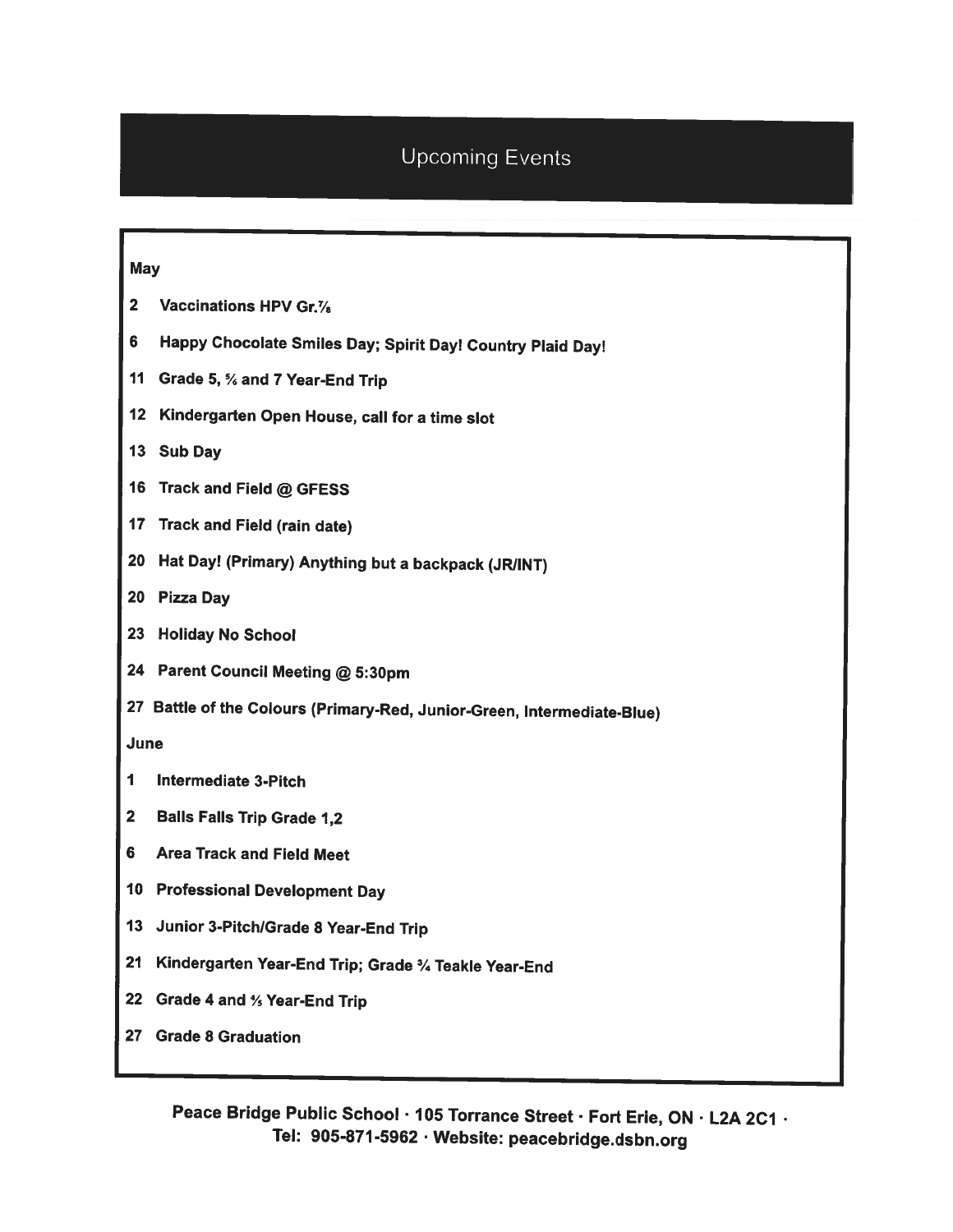# Award Winners for April

| <b>Teacher</b>   | <b>Fairness</b>         | Academic                                    |
|------------------|-------------------------|---------------------------------------------|
| Johnson/Nevinger | <b>Walter Kentie</b>    | Athena McKernan                             |
| Harasty/Meli     | Kayden Gerry            | <b>Klara-James Giroux</b><br>Oliver Waytena |
| <b>Bell</b>      | Jordan Meyer            | <b>Lily Wiebe</b>                           |
| <b>Nick</b>      | Aaliyah Inglis-McTavish | <b>Carter Cheyne</b>                        |
| <b>Groulx</b>    | <b>Sawyer Ricard</b>    | Roman Sullivan                              |
| Wright           | <b>Jackson Mand</b>     | <b>Riley Sider</b>                          |
| Marr             | <b>Maddy Tice</b>       | Cayden McKeown                              |
| Mason            | Naliyah Bennett         | <b>Oliver Horne</b>                         |
| <b>Shanks</b>    | <b>Harper Marriott</b>  | <b>Talia Sullivan-Shelly</b>                |
| <b>Teakle</b>    | Ayana Rose              | Isabella McGregor                           |
| Lindberg         | Jayna Nick              | Ellis O'Liari                               |
| <b>Clark</b>     | Zia Hajifazul           | Myah Cosby                                  |
| <b>Sneek</b>     | <b>Willow Sullivan</b>  | <b>Evan Rowlands</b>                        |
| <b>Bardoel</b>   | <b>Caleb Lee</b>        | Skylynn Stephenson                          |
| Jegg             | <b>Raven Foerster</b>   | <b>Isiah Smith</b>                          |
| Snyder           | Sophie McClennan        | <b>Noah Waters</b>                          |
| Pegg             | Kaleb Villeneuve        | Aaron Boyko                                 |
| Glover-Sams      | <b>Luke Briscoe</b>     | <b>Bentley Zecchini</b>                     |
| <b>Sally</b>     | <b>Charlotte Carson</b> | Jayna Nick                                  |

Peace Bridge Public School · 105 Torrance Street · Fort Erie, ON · L2A 2C1 · Tel: 905-871-5962 Website: peacebridge.dsbn.org